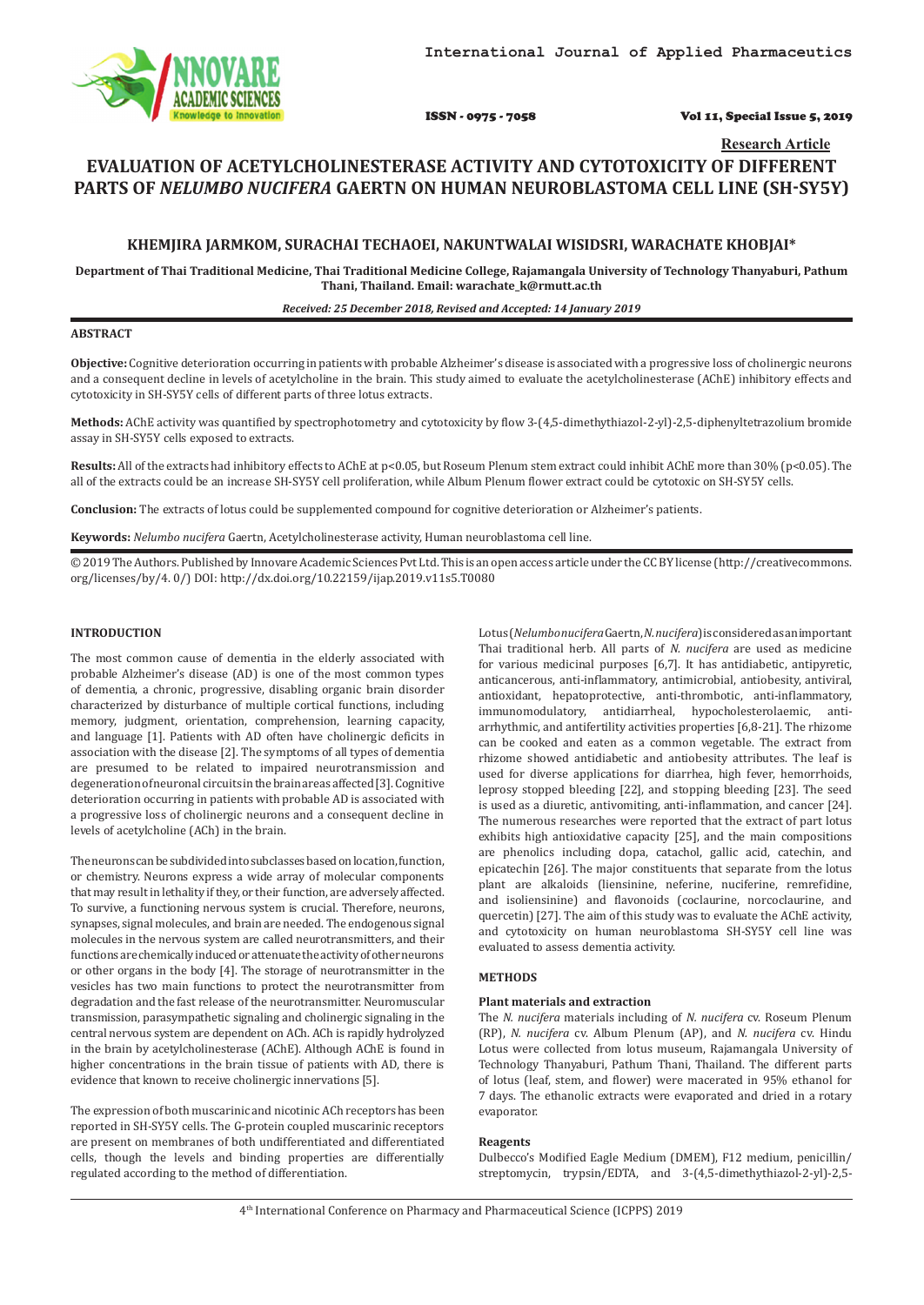diphenyltetrazolium bromide (MTT) were purchased from Invitrogen (Invitrogen, USA). DMSO, phosphate-buffered saline (PBS), and dithiobisnitrobenzoic acid (DTNB) were purchased from ThermoFisher (Thermo Scientific, USA).

# **Determination of AChE activity**

The activity of AChE in red blood cell (RBC) was determined according to slightly modified Ellman's method as previously described [28-30]. The mixture was prepared by mixing 10 μL in each aliquot of 1:10 RBC and extracts added in 1.0 mL of 0.25 mM DTNB in phosphate buffer pH 7.4. This was pre-incubated for 5 min at room temperature, and the reaction was started with the addition 25 μL of acetylthiocholine iodide. The absorbance per minute (ΔA/min) of thiocholine product was determined by spectrometric absorption at 405 nm. The data were converted into the standardized units of nanomoles substrate hydrolyzed/min x mL, using the extinction coefficient for the yellow product ( $\epsilon$ = 13.6 mM<sup>-1</sup>cm<sup>-1</sup>) to find the concentration. The AChE activity was calculated and expressed as U/L (AChE factor = 76,838). The experiment was run in triplicate. The AChE activities and AChE inhibitions were calculated by the following:

AChE activity = ΔA/min × factor

%AChE initiation=
$$
\frac{Ac-As}{Ac} \times 100
$$

Where  $\Delta A$  = the absorbance per minute of thiocholine product Ac = the delta absorbance per minute of control As = the delta absorbance per minute of sample

#### **Cell culture and treatment**

Human neuronal SH-SY5Y cells were cultured in DMEM/F12 with 10% fetal bovine serum (DMEM/F12) (Invitrogen, USA), and penicillin/ streptomycin (100 IU/mL) at 37°C in a humidified incubator with 5%  $CO<sub>2</sub>$  atmosphere. SH-SY5Y cells were allowed to adhere at the bottom of a culture dish (60 mm) for 24 h before treatment with fresh medium containing 1 mg/mL of initial stock extracts for 24 h. SH-SY5Y cells treated with a vehicle that served as a control. For all experiments were performed in five replicates.

#### **MTT reduction assay**

SH-SY5Y cells were seeded in 6-well culture plate (2.5  $\times$  10<sup>4</sup> cells per well) for 24 h. After SH-SY5Y cells were pre-treated with extracts. The end of the treatment, SH-SY5Y cells were incubated with 100 μL of MTT solution (5 mg/mL in PBS) for 2 h. Then, the medium was discarded and added formazan crystal products. The formazan crystal products were dissolved in 200 μL DMSO and stirred for 10 min. Absorbance was measured at 570 nm using a microplate reader. The results were compared with the untreated control, expressed as the percentage of cell viability. The data were obtained from five replicates. The percentage of cell viability was calculated from the following;

Cell viability  $(\%)=(As/Ac) \times 100$ 

Where Ac = the absorbance of SH-SY5Y treated with vehicle medium As = the absorbance of SH-SY5Y treated with sample medium

#### **Statistical analysis**

All data were analyzed with a mean ± standard deviation of three independent experiment, descriptive statistics, *t*-test, and one-way analysis of variance using GraphPad Prism 6 version 6.01 (GraphPad Software Inc. La Jolla, CA. USA). p=0.05 was considered a statistically significant difference.

# **RESULTS AND DISCUSSION**

### **AChE inhibitory activities**

The results of the AChE activity are shown in Fig. 1. The baseline AChE activity in 1:10 dilution of packed RBC was 10,321.94±379.03 U/L. At







**Fig. 2: SH-SY5Y cell viability percentage of** *Nelumbo nucifera***. Values are expressed as mean±SD. \*p<0.005, compared with phosphate-buffered saline**

the 5 mg/mL concentration of leaf, stem, and flower ethanolic extracts of RP showed that ChE activity was 8,298.53±76.84, 6,480.02±319.90, and 9,476.72±247.00, respectively. The leaf, stem, and flower ethanolic extracts of AP showed that ChE activity was 9,579.17±117.37, 8,759.56±277.04, and 9,527.94±76.84, respectively. The leaf and stem ethanolic extracts of HL showed that ChE activity was 9,451.10±203.29 and 8,068.02±203.29, respectively. The extracts of *Nelumbo nucifera*  (RP, AP, and HL) are shown mild AChE inhibition (14.36–27.64%) while the flower extract showed no symptoms of intoxication on AChE inhibition (10.57–28.86%), as shown in Fig. 1. The AChE activity decreased approximately to the one-third of the baseline activity (less than 33%), consistent with no symptoms of intoxication.

#### **Cytotoxicity of SH-SY5Y cells**

SH-SY5Y cells were incubated with extracts for 48 h. And then, MTT assay was carried out to determine the cell growth in response to extract treatment. The result showed that the growth of the cells was markedly inhibited from the extracts of flowers of AP and displayed a toxic response to the treatment, while the other samples could be increased SH-SY5Y cell proliferation, as shown in Fig. 2.

# **CONCLUSION**

The extracts promoted a moderate cytotoxic effect against SH-SY5Y cell and did not show a significant AChE inhibitory activity. According to the study, we found that the ethanolic extracts of *N. nucifera* could be supplemented compound for cognitive deterioration or Alzheimer's patients. However, further study on the effect of phytochemical composition in the different parts of *N. nucifera*. on the activity of AChE and cytotoxicity on SH-SY5Y cell.